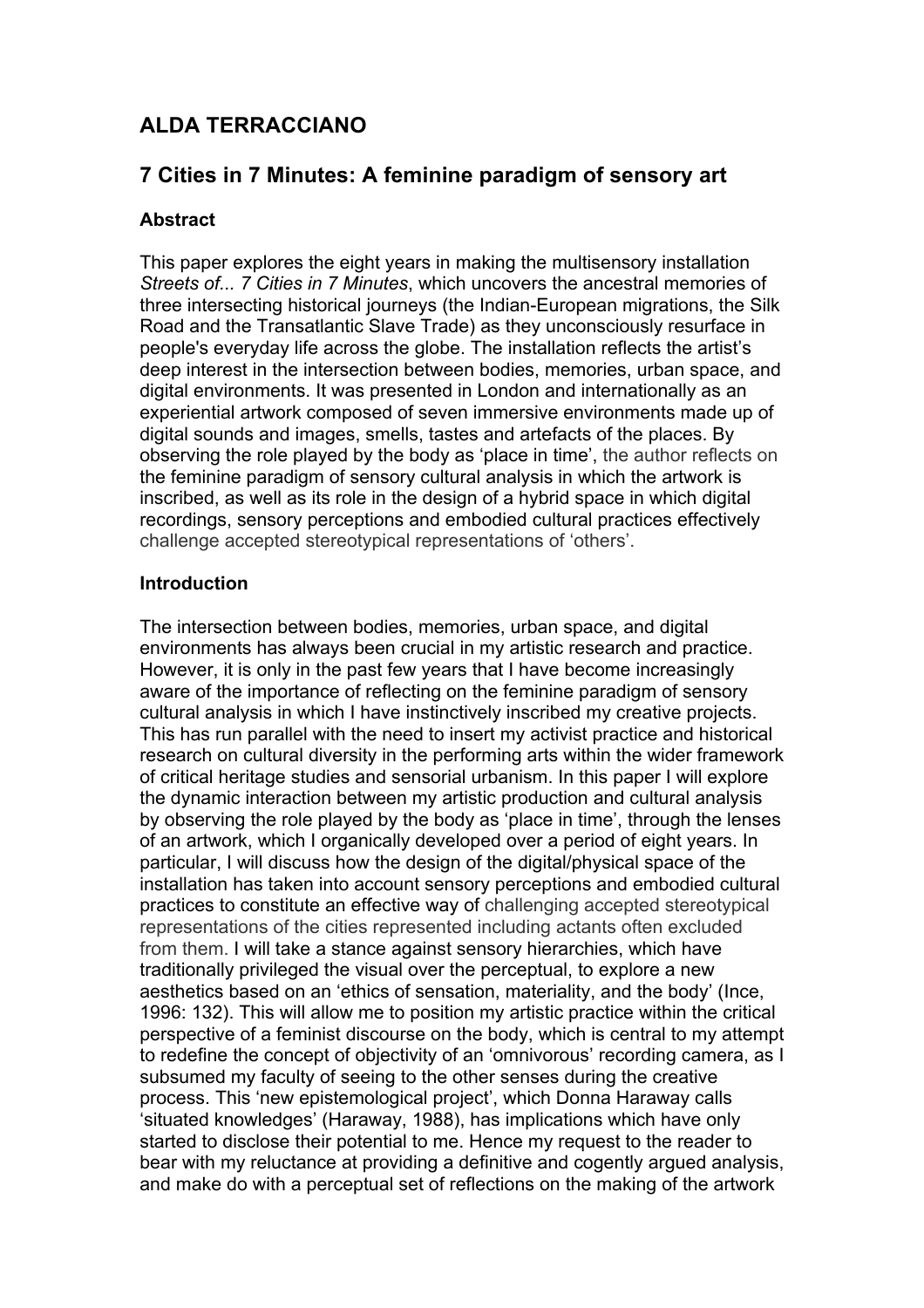and its audience reception.

### **The Multisensory Installation**

*Streets of… 7 cities in 7 minutes* is the result of a research process focused on the observation and extraction of memes, that is units of cultural ideas, symbols or practices transmitted from one person to another through speech, gestures and rituals as described by Richard Dawkins in his 1976 book *The Selfish Gene.* Indeed, at the time of developing my second piece *Streets of Mumbai* in 2006, I was aware of the existence of the field of studies called memetics, but had no interest in any biological and evolutionary underlying meaning that could be associated to my work. I was interested in the everyday life of people historically connected by three migration journeys: the Indo-European migration, the Silk Road and the Transatlantic Slave Trade and so, between 2004 and 2012 I travelled between London and Naples (Italy), Mumbai (India), Salvador de Bahia (Brazil), Tangier (Morocco), Shanghai (China), and Lisbon (Portugal), to unearth the hidden connections amongst these cultures. Yet, as the city of Mumbai offered itself to be apprehended through my senses, I started categorizing visual and aural elements from the streets in units of movement and units of sound. This was of great help in the process of orienting myself within this new physical environment, and sowed the seeds for a system that became pivotal to editing the digital material recorded in the streets. During my travels I configured the concept of sensorial urbanism as a 'navigation mode', a safe strategy to explore the seven cities included in the project. The concept takes inspiration from the critical body of work developed by architects, anthropologists and cultural historians such as Joseph Rykwert, David Howes, and Constance Classen increasingly shifting the predominance of the eye in urban studies towards an interdisciplinary approach embracing the whole range of sensorial phenomena and perceptual capacities. At the same time this 'navigation mode' I adopted in my work drew on the power of the senses to connect to and evoke memories (Annett, 1996: 309-319; Miranda et all, 2003: 211-222).

The artwork which eventually emerged from the process was presented as a live art event and multisensory installation made up of seven units, each representing a different city, immersing the audience in a virtual reality of the distinguishing sounds, images, tactile features, tastes and smells of the place. Far from reproducing an 'objective' image of the cities, my experience of the world was conveyed in a multisensory environment in which the visual featured alongside other perceptual faculties to craft deeper connections between audiences and their ancestral cultural memories of these places. As such, it enabled them to become part of a performative space which affectively reproduced lived experiences across time, connecting the past to the present through individual memory routes. In this respect the ethics of the 'navigation mode' I used during the research process can be inserted within a feminine paradigm of cultural analysis, as Irigaray's theoretical approach to sexual difference seems to suggest:

Ethics is no longer aligned solely with the Enlightenment values of neutrality and universality; ethical action is no longer required to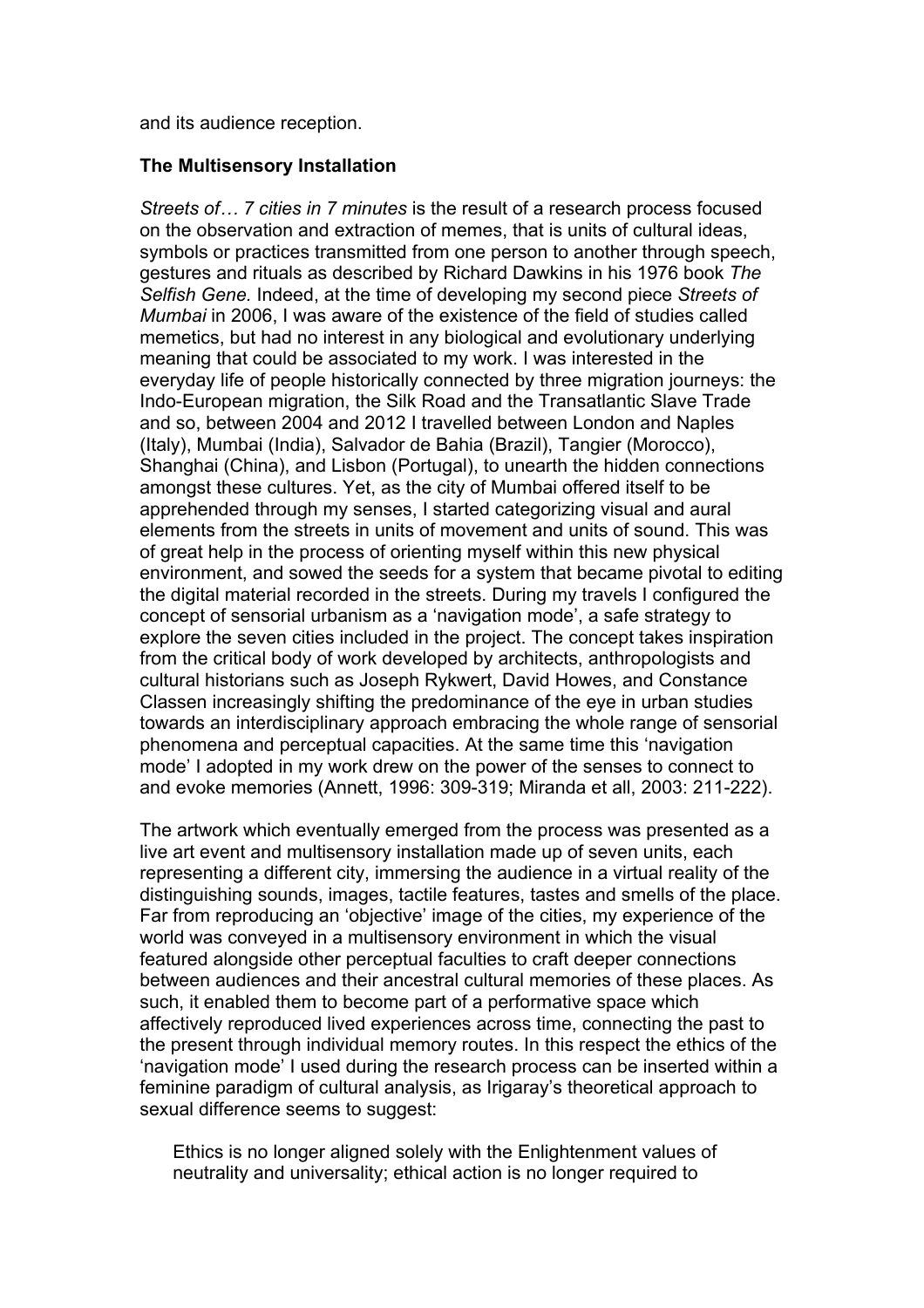be impersonal and free of emotion. An ethics of sensation, materiality, and the body, an erotic ethics, can be substituted for the lucidity of abstract judgment. From their role as the obscured and unthought substratum of metaphysical ethics, the body and eros become the shifting yet fertile breeding ground of new values (Ince, 1996: 132).

My experimentation with an artistic language focused on the body as a sensor of meaning, eventually resulting in a multisensory, dynamic representation of migration as an embodied experience of recurrent patterns of connectivity across diverse communities within and outside Britain. On this basis I find Irigaray's concept of the 'sensible transcendental' (2005) very useful to describe both my experience as an artist and that of the audience invited to participate in the re-enactment of my journey through the installation. During my travels I had gone 'beyond the hierarchal dichotomies of mind and body, form and matter, sacred and carnal' (Tilghman, 2009:50), unsettling historical, cultural and psychological assumptions of others and myself, and bringing to a crisis my relationship with language, only transitorily resorted in acts of *Poiesis*. <sup>1</sup> As described by Michel Onfrey, I decided to engage with the cities as a poet, because: 'The poet, more than anybody else, places his individual body at the centre of the place inhabited by his consciousness and sensibility' (Onfray, 2007).

As a result, the artwork that emerged from the creative process asks the audience to reconsider heavily stereotyped visual and symbolic representations of the 'other', and position oneself within the 'new epistemological project' of feminist analysis (Braidotti, 2011: 73). Moving from the art space to engage with other fields of knowledge production, the artwork asks to rethink issues of vision, power, and the Western gaze, and engage with a more socially inclusive understanding of urban cultures and public spaces in our pluri-cultural cities.

#### **Cultural Memes and the New Aesthetics of the Multisensory**

The installation *Streets of… 7 Cities in 7 Minutes* was premiered in 2012 during the London Olympic Games and later presented in various international venues as an experiential artwork. Composed of seven immersive environments each occupied by a city and conceived as a memory box of different shapes and colours, the installation was made up of digital sounds, images, smells, objects and tastes of the places. By entering these sensory spaces audiences were invited to explore the interaction between bodies, memories and urban environments as a form of primal artistic expression, immersing themselves in the living interculturalism of the cities. The initial inspiration for the installation came from my long-term interest and research on the culturally diverse British landscape and London in particular. This emblematic city, a crossroads of local and global identities, represented the pivot of a wheel whose spokes reach out towards other places in the world in a cultural continuum. Looking at the everyday life as the arena where memories of intercultural encounters are unconsciously performed, the project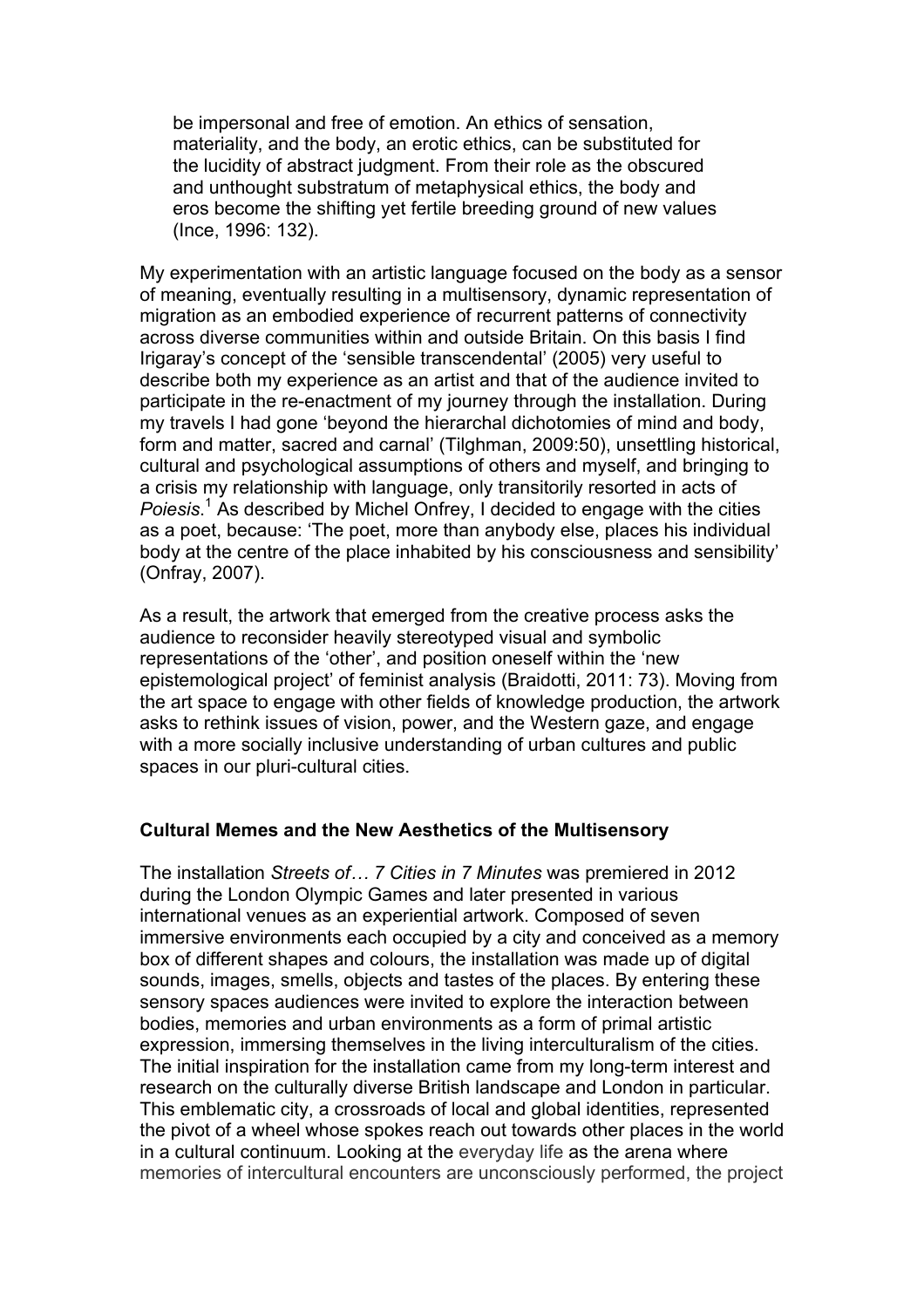focused on the observation and extraction of the cities' specific memes – that is units of cultural ideas, symbols or practices transmitted from one person to another through speech, gestures and rituals. In putting the cultural DNA of the places on display, the project sought to break down cultural barriers and re-evaluate notions of migration, heritage and cultural identity in contemporary globalized metropolises.

Over the years, my initial idea of a single screen-moving image artwork changed and evolved.2 Following Marshall McLuhan's suggestion that the media is an extension of the senses (1964), my attempt to represent a 'sensory archive' of the everyday life was translated into a multimodal installation that made use of new and old technologies to reproduce an ambience to be perceived through all five senses. The installation was meant to become a space where socialisation could take place, and a form of 'mixophilia', borrowing Zygmunt Baumann's concept (2003: 112), could be temporarily established, offering audiences an experience of peaceful living with cultural difference while enjoying sensory stimulation. This form of experiential engagement with the artwork was meant to linger beyond the immediate experience, as the atmosphere of the places remained with the audience outside the installation space.

Gernot Böhme's description of atmosphere as a condition implied the physical presence of the subject and object with a focused attention on place and the act of relying on sensory perceptions, as opposed to a description and visual representation of the cities. *Streets of… 7 Cities in 7 Minutes* was based on the intention of engaging audiences with a renewed understanding of the culturally diverse aesthetics of everyday life, rehabilitating the term, as Böhme suggested, to its original sense of theory of perception. The installation was meant to reproduce a different atmosphere as a result of the interaction between the physical and virtual presence of persons and objects within any of its given environments. Referencing Walter Benjamin's definition of aura in the work of art, Böhme suggests that the dimension of naturalness and corporeality in our experience of it means that 'to perceive aura is to absorb it into one's own bodily state of being. What is perceived is an indeterminate spatially extended quality of feeling' (1993: 116).

The sensory experience of the seven cities was designed to engage audiences with the aura of the cities, stimulating an 'alternate approach' to art and its consumption, and a new kind of aesthetics.<sup>3</sup> The project also reflected my on-going research on synchronic systems of experiencing the images and sounds of everyday life through nonlinear interactions between visual and aural elements recorded from the streets. The installation referenced a number of artists of the avant-guard movement who employed the moving image – including Dziga Vertov (Man with the Movie Camera, 1929); Tina Modotti (her seminal immersion in Mexican everyday life); and the American artists Charles Sheeler and Paul Strand (in particular their art documentary of 1920s everyday life in New York). Yet, in my work the multisensory distanced itself from the naturalistic powers of photography, experimenting with the concept of hyper reality and the categories of expression, realism, identity and the unconscious through a performative approach to audience interaction.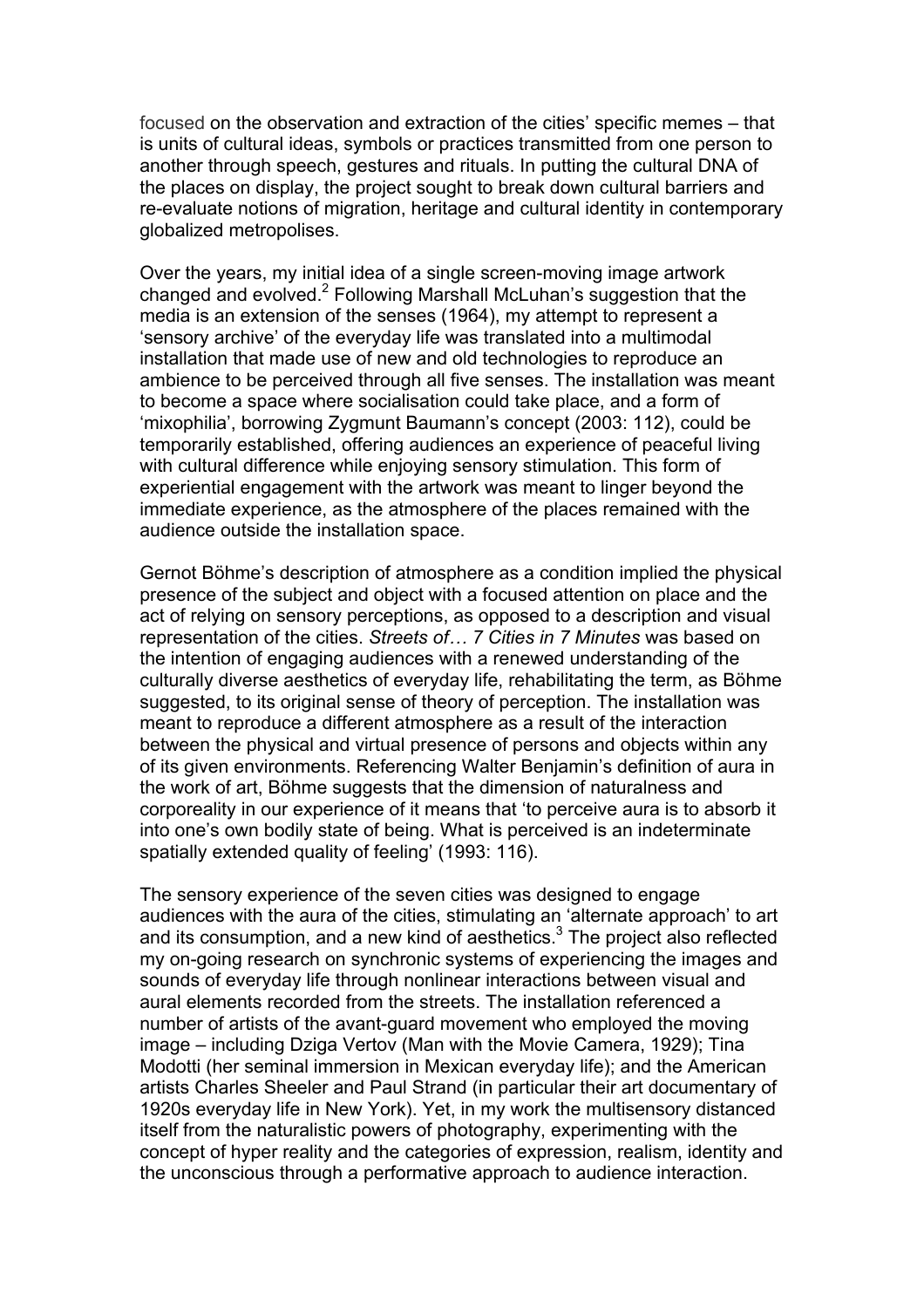Video works such as *Exodus* by Steve McQueen, and *Crumpling Shanghai* by Dong Song, or Raghubir Singh's colour photo sequences of everyday life in India, engaged with similar questions, while 'relational art' practitioners like Sophie Calle echoed my line of enquiry by imagining alternative ways of dealing with the subject/object divide. However, my experiment situated itself outside these parameters, as it aimed to critically reposition the viewer and the viewed as 'liquid' contemporary subjects, looking at them as conveyers of a common, unconscious, ancestral past constantly re-enacted in the present moment. As I wrote in my travel log in 2009:

*According to Hegel 'synchronicity mimes the utterance of the word that created things'. This is how situations from the past make their way in the everyday life through sounds. The challenge is to recreate this synchronicity in the editing room: the rumble of ancestral memories resurfacing through broadcast radio waves in the Petit Soco of Tangier or the clanking of fruit pushcarts at the Feira de São Joachim in Salvador with the voice of women selling fish at the old market of Lisbon; the sound of the sea obstinately caressing the coast line of Salvador, with the breaths of amazement from people watching the sunset at Porto da Barra, only geographically separated from the port of Lagos, Portugal, which housed the first slave market in Europe. Meaning reveals itself in between things. I start to understand the concept as I follow my route, resigned to the impossibility of representing life in a continuum. Only a broken narrative can reflect the nature of my experience of the city; my thoughts intersecting the vision of what surrounds me with cultural messages carried from my senses to the brain. It is a syncopated movement; it is jazz, an unbroken rhythm of drums running underneath the everyday life.*

# **The Body as Living Cultural Archive**

As Simon Weil noted in her book *The Need for Roots*:

it is the distillations from the living past which should be jealously preserved, everywhere, whether it be in Paris or Tahiti, for there are not too many such on the entire globe. […] we possess no other life, no other living sap, than the treasures stored up from the past and digested, assimilated and created afresh by us (2011: 51).

Looking at the interstices between memory, human body and urban environment, I set out to re-present the now-ness of our collective ancestral memories (as in Carl Jung's study of the collective unconscious and archetypes) through a sensorial narrative of travel. It was during my visit to Tangier that I fully realised the role played in the process by the shifting, hybrid nature of time. As the multiplicity of signifiers were transmitted to me through sounds, smells and sights of the old Medina, the awareness of my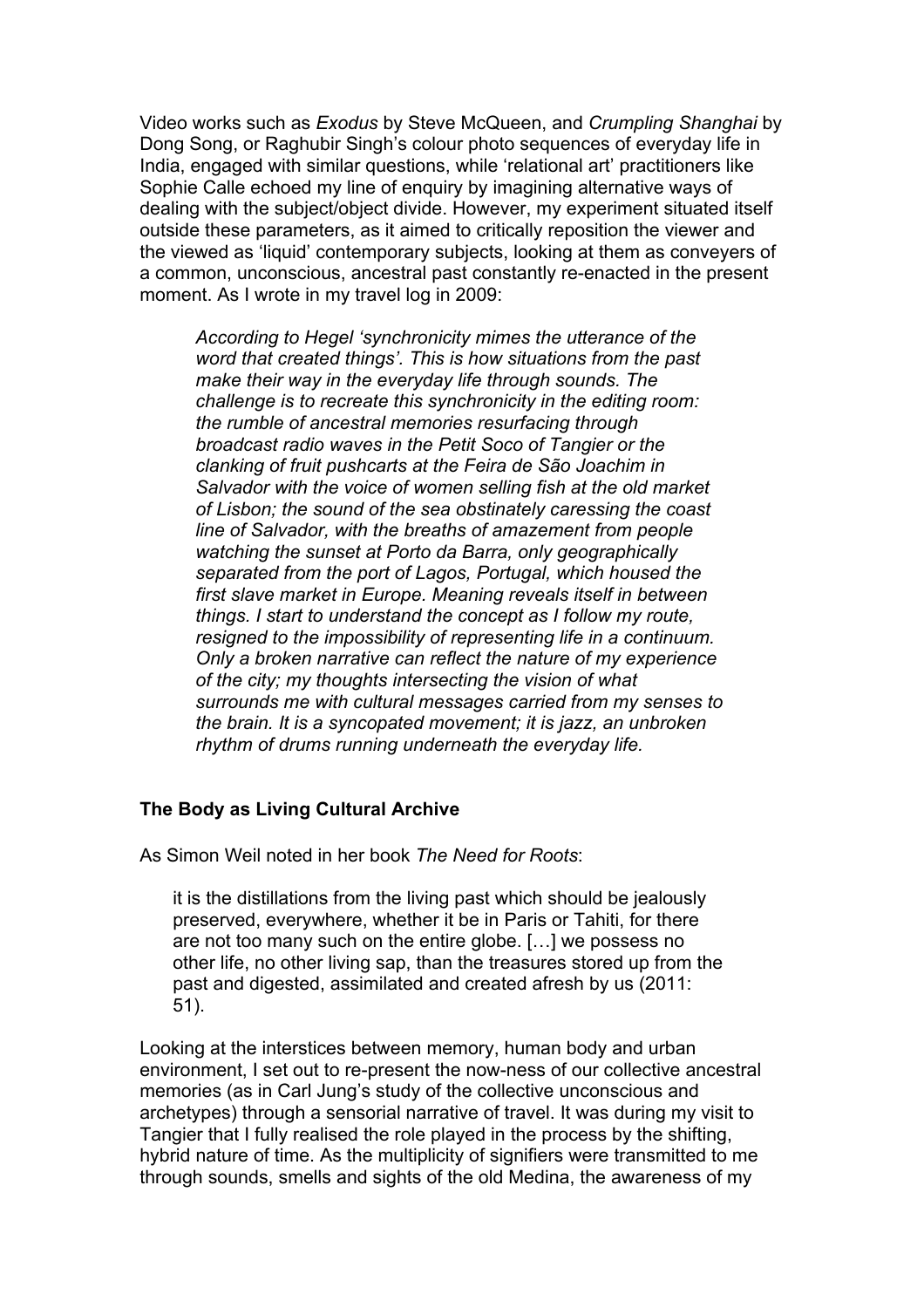body as a gendered, historical and cultural site of reception somehow receded, and I morphed into a seismographer engaged in the process of making sense of the surroundings through time. As I wrote in my travel log published online at www.streetsof.org: 'How many steps before mine have imprinted their marks on the old pavements of this white city? I can feel the thin layers of ancient dust falling from the buildings around me, filling my nostrils'.

Since the onset of the project a continuous relational condition of engagement with the place kept me anchored to a 'ground-truthing mode of exploration'. It was like living in a state of constantly activated 'intimate-sensing', to quote the geographer Douglas Porteus as reported by David Howes:

Intimate sensing, especially in the Third World, is complex, difficult, and often filthy. The word is found to be untidy rather than neat. But intimate sensing is rich, warm, involved […] and the rewards involve dimensions other than the intellectual (2005: 323).

In Tangier I realised that my experience of the three migration routes as a 'living archive' was taking place within the private space of my own body as 'the Other of the Other', to quote from Irigaray. In the beginning I felt the allure of creating a space beyond boundaries, a totality made up of fragments represented by each individual city. Finally, I was confronted by the irreducible otherness of both the surroundings and myself, which forced me to reconsider the dynamics of my interplay with the culture in which I was immersed. In *Architecture of the Senses* Howes suggests that: 'The perceptual is cultural and political, and not simply (as psychologists and neuroscientists would have it) a matter of cognitive processes or neurological mechanisms located in the individual subject' (2005: 322).

To unravel this crucial concept I positioned the cities along a path designed to culminate in a space both alternative and complementary to the others. As a result, *Streets of London* reduced the act of viewing to the static image of the rising sun over the city's skyline edited against a sound score echoing the cultures represented in the artwork and more. The space was meant to induce a process of internal visualisation and a fluid approach to the process of sensing the city, while the split between the visual and aural composition of the piece aimed at focussing attention, to be abruptly disrupted at the sixth minute by CCTV camera images of London's streets. In the age of video surveillance the act of viewing risks to lose its humanity and innocence. Yet. creative mental re-compositions of others (which video artists like Bill Viola and Shirin Neshat have been particularly successful in stimulating) have the potential to open up new routes in the perception and understanding of our position in the world. As described by Gaston Bachelard and quoted by Wolfgang Schivelbusch in his essay *Nightfall Fear in the Street*:

Anyone who is in the dark and sees a light in the distance feels that he or she is being observed, because "this lantern in the distance is not 'sufficient unto itself'". It constantly strives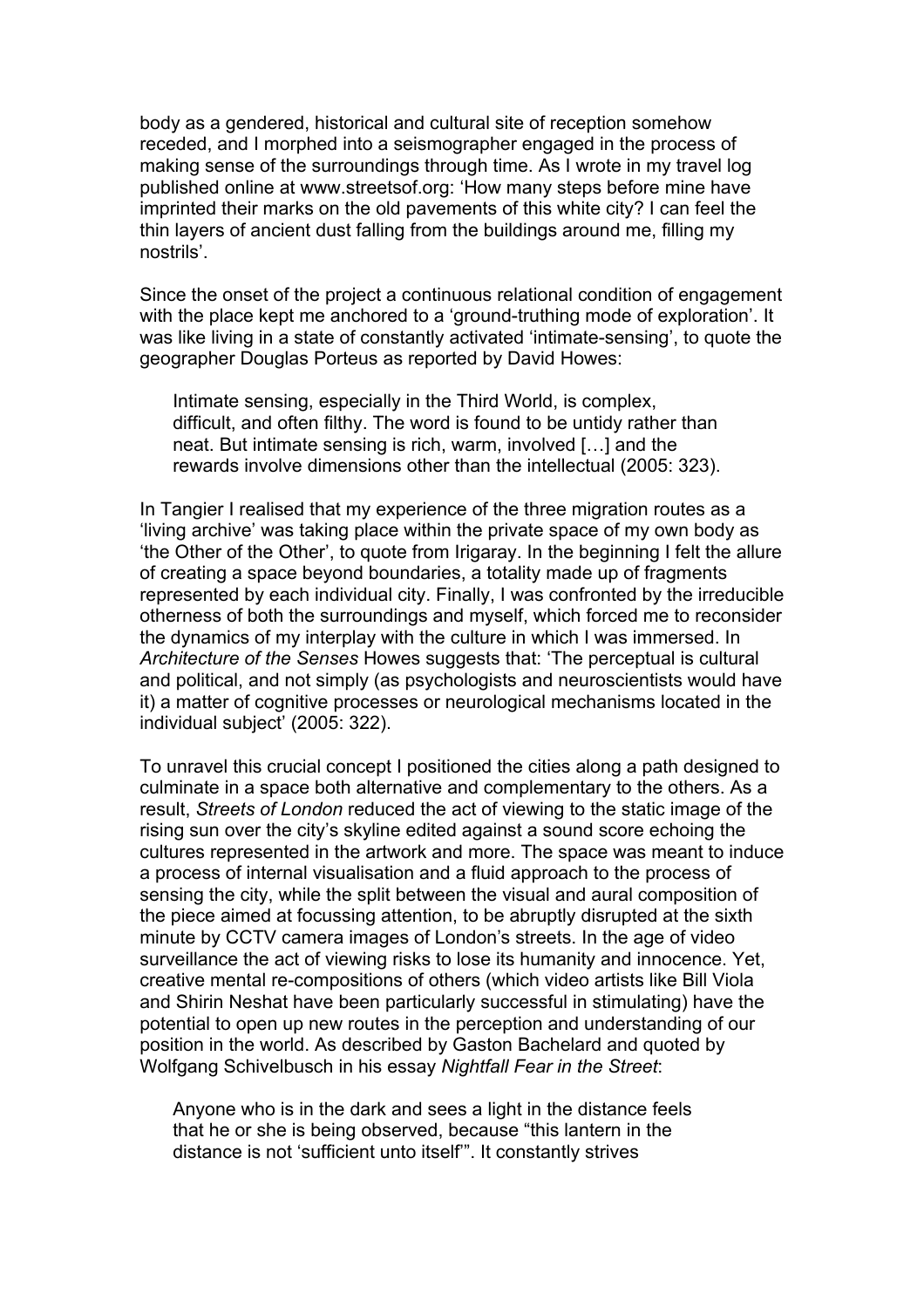outwards. It watches so unflaggingly that it watches over things (2005: 73).

### **Free Flowing Interactions with Multiple Cultural Heritages**

The interconnection between London and the other cities in *Streets of… 7 Cities in 7 Minutes* was conceived as a sensory journey through remote memory systems linking the installation together. Consequently, my attempt to question definitions of centre and periphery, as we know them in geopolitical terms, was reflected in the option for the audience members to wander around the installation following their own personal inclinations rather than the suggested trajectory. This approach echoes Edward Said's concept of 'the voyage in':

*The voyage in*, then, constitutes an especially interesting variety of hybrid cultural work. And that it exists at all is a sign of adversarial internationalization in an age of continued imperial structures. No longer does the logos dwell exclusively, as it were, in London and Paris. No longer does history run unilaterally, as Hegel believed, from east to west, or from south to north, becoming more sophisticated and developed, less primitive and backward as it goes. Instead, the weapons of criticism have become part of the historical legacy of empire, in which the separations and exclusions of "divide and rule" are erased and surprising new configurations spring up (1994: 295).

It is in this circular mode of experience that my epic display of tacit heritage finds its place against the wider backdrop of philosophical re-thinking of the role it plays in the formation of cultural identities. Conceived as a living archive of the everyday life, the artwork aimed to shift the emphasis away from the idea of the 'archive' as a static location or collection of material, towards that of a process reflecting the present in its permanent transition. At the same time, the project followed in the footsteps of Said's geographical enquiry into historical experience, in an attempt to reconfigure 'overlapping territories and intertwined histories' through a series of memory sessions with members of the audience connected to the cultures represented in the artwork. Concurrently with the opening of the installation in London, between August and November 2012 members of the public were invited to interact with the artwork and explore a creative form of interplay between art, life and collective cultural memories as part of an intergenerational, community engagement programme called the *Living Archaeology of the Place*. The programme involved ten memory sessions with about 70 members of communities living in London who either came from or had direct knowledge of the cities featured in the installation. After experiencing the virtual journey through the cities, participants were asked to share feelings, thoughts and memories of them. The engagement focused on old traditions, daily rituals, urban life, as well as personal notions of home and cultural identity. In January 2013 *Streets of…7 cities in 7 minutes* and the *Living Archaeology of the Place* were presented at the Rich Mix in London. A project evaluator interviewed audience members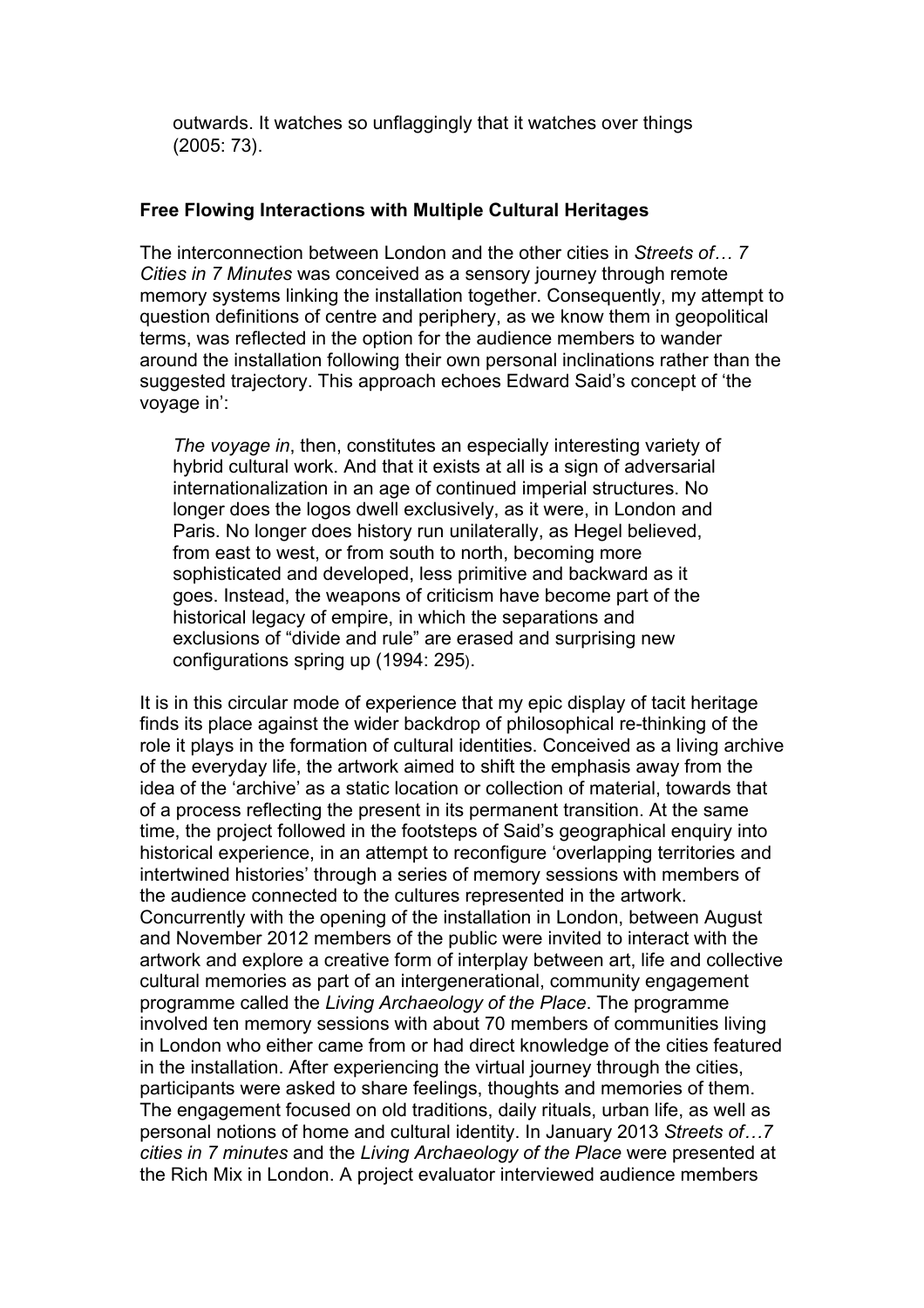and amongst the various areas of critical discussion, community empowerment emerged as a particularly important question. As detailed in the evaluation report:

The audience feedback signified that as a result of displaying the diverse cultural landscape of the cities, participants felt and experienced a sense of freedom about their own cultural identity and diversity and thus felt better empowered to explore preexisting notions of cultural diversity. The audience members responded that the exhibition compelled them to reconnect with a sense of adventure to travel again and offered them an opportunity to explore their pre-existing views of the cultures displayed among the seven cities (Ardakani, 2013: 20-1).

With regards to the impact of the multisensory experience the report noted that:

Numerous participants [of the memory sessions] commented on the effectiveness of combining visuals, sounds and scents, as a very powerful and evocative sensory tool, which is also linked to memory. "It was lovely to see and hear the sceneries and noise of my hometown - Salvador - it brought back to me some buried memories" (Ardakani, 2013:17).

Finally, in relation to the audience's engagement with their heritage and cultural identity, the report noted that:

This active level of engagement of the programme offered them an opportunity to reconnect with their cultural heritage and reconsider the current status of their cultural identity. Within the memory sessions, some participants expressed concern that without this type of art and cultural programme, their identities are at risk of becoming homogenised and may lose essence as a result of the ever-growing powers of mass media stereotyping. "The videos put me in touch with ancestral and archetypal aspects of everyday life and practices, recognizable everywhere" (Ardakani, 2013: 25).

#### **An Open-Ended Conclusion**

Located at the interstices of an interdisciplinary dialogue between performing arts, critical heritage, sensorial urbanism, and digital technologies, the artwork discussed in this paper shows that a multisensory approach to live art, performance and digital arts has the potential to create a deeper level of engagement with the subject of research both for the artist during the research process and for the audience through art fruition. According to David Howes and Constance Classen, sensory perceptions nowadays are mostly exploited for marketing strategies related to consumer goods and experiences, both in physical and virtual environments. The sense of smell in particular, has recently entered virtual interactive spaces, systems of communication and the arts. Nonetheless, the way in which we perceive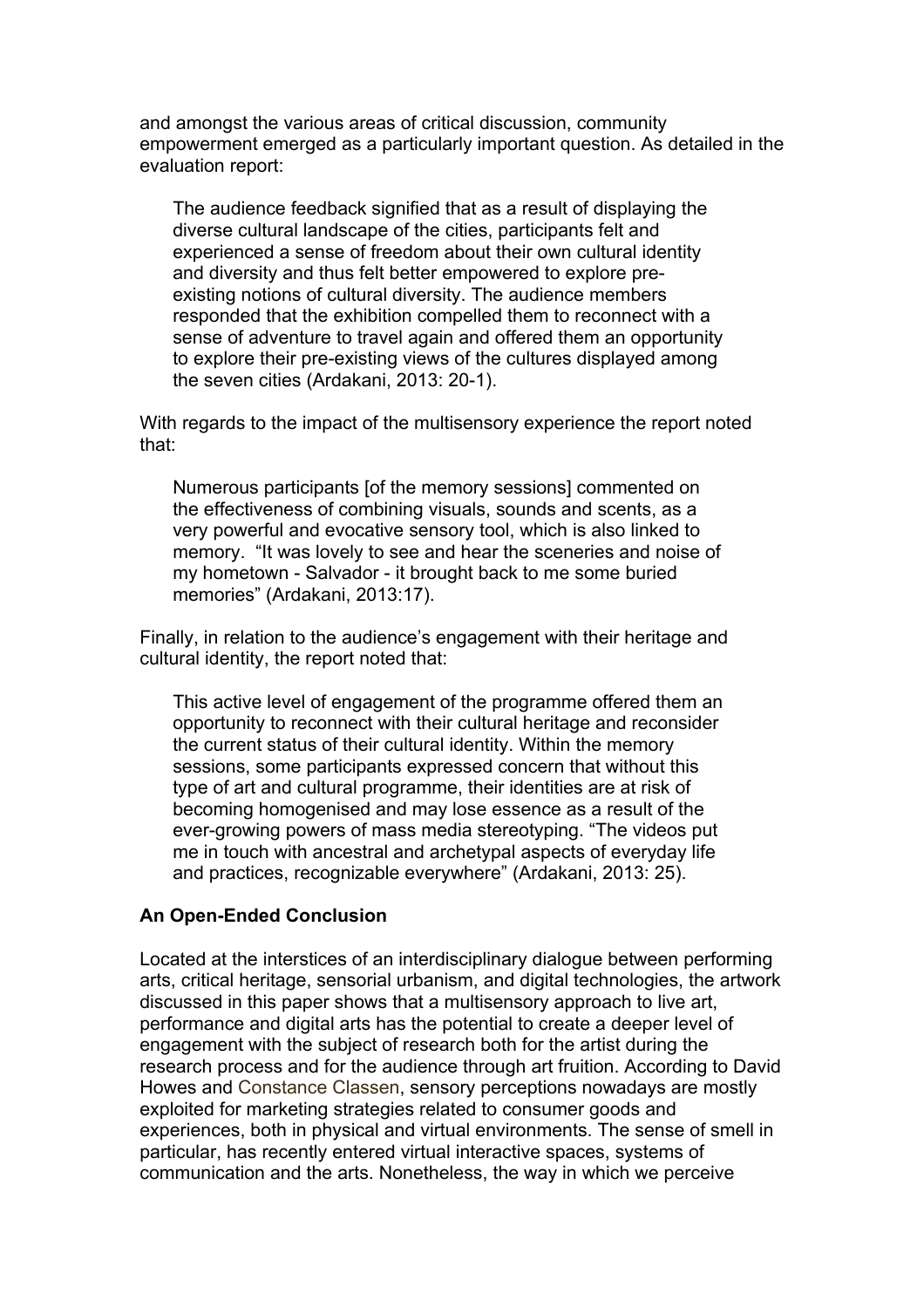physical urban environments through our body is rarely acknowledged in urban and heritage studies. In this respect the artwork raises a number of critical questions in relation to how we can build spaces outside the art world that take into account the presence of our bodies as sensors of meaning and archives of unconscious collective cultural memories. In particular, there must be a focus on how migrant communities can contribute to the creation of a 'sensorial urbanism' and a broader, more inclusive understanding of art and critical heritage, as well as what position this kind of work can have within the galleries and museums sector.

As Stuart Hall reminds us, identity is not an 'already accomplished fact, which the new cultural practices then represent', but we should think of 'identity as a "production" which is never complete, always in process, and always constituted within, not outside, representation' (Hall, 1990: 222). When audiences enter the space of *Streets of… 7 Cities in 7 Minutes* they have an opportunity to experience their own changing collective identities every time they enter the multisensory units, re-imagining their communities, their roots and histories in a dynamic interplay of past, present and future. In this respect, the audience's active engagement with the artwork through the memory sessions points towards a direction that goes beyond the 'artistic' confines of the project, challenging stereotypical representations of the 'other cultures' and making its methodology worthy to be extended to other fields. In our increasingly super-diverse cities (a term first introduced by Steve Vertovec, 2007) the critical issue at stake is to find a way to engage with urban intercultural practices to better respond to the needs of a globalised, technologically fluid human condition, which often excludes rather than includes the 'others' through divisions and ghettoisations. As Bauman points out:

If anything, the contrary is true – since whereas the city is the dumping ground for anxieties and apprehensions generated by globally induced uncertainty and insecurity, it is also a prime training ground where the means to placate and disperse that uncertainty and insecurity can be experimented with, tried out and eventually learned and adopted (2003: 117).

In this respect the artwork offers itself to be a space for collective re-thinking and positive action around processes of democratisation and public creative engagement, stimulating a dynamic and inclusive approach to the living experience of culture in our globalised metropolises. It is my hope that the 'situated knowledge' expressed through the artwork, might be extended to wider fields of research, including critical heritage, CHI (Computer Human Interaction), digital humanities and urban studies.

 <sup>1</sup> *Poïesis* (Ancient Greek: ποίησις) is etymologically derived from the ancient term ποιέω, which means 'to make'. This word, the root of our modern 'poetry', was first a verb, an action that transforms and continues the world. As such, *poïetic* work reconciles thought with matter and time, and a person with the world. For a discussion on the concept in Heideggerian terms see Di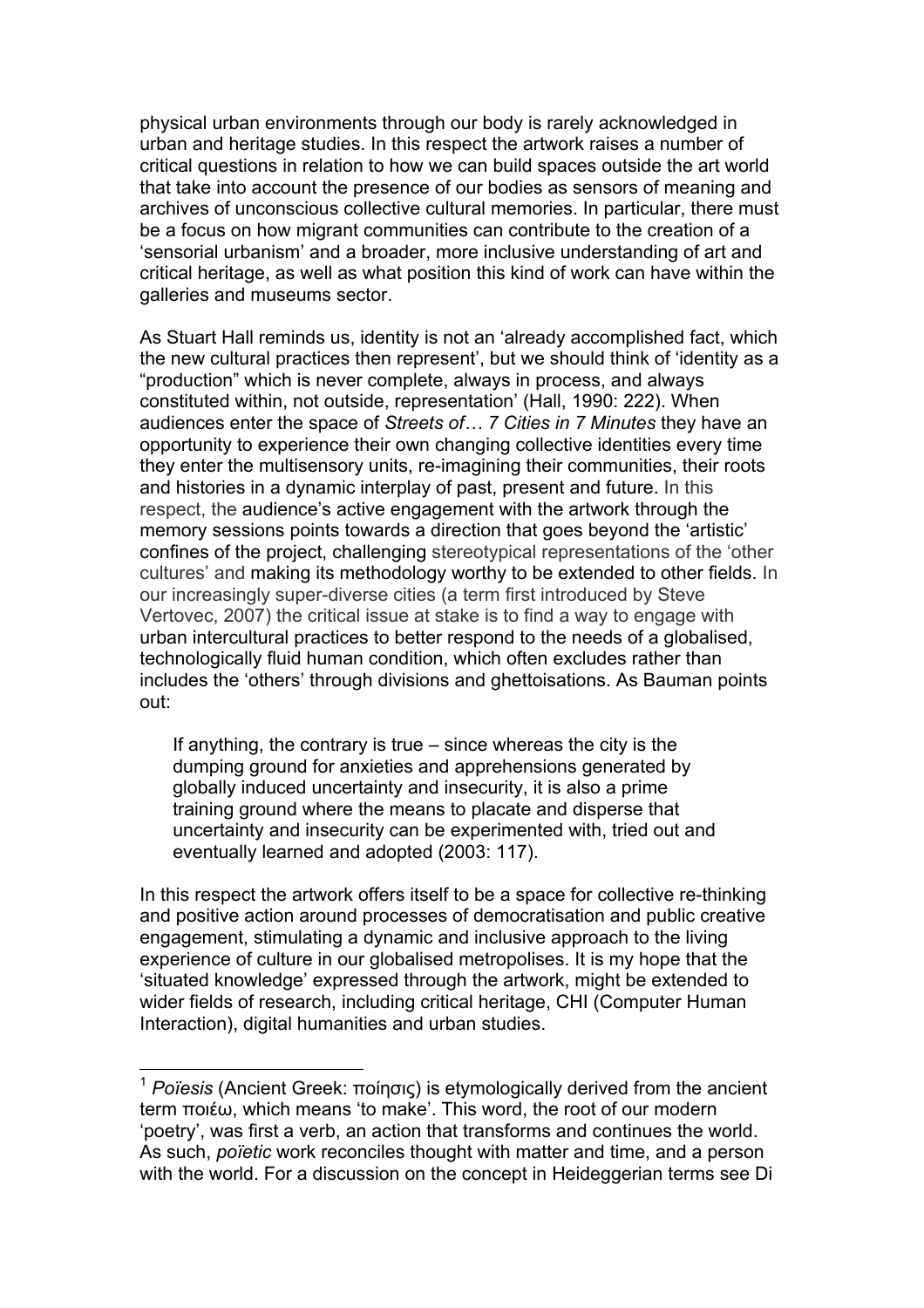<u> 1989 - Andrea Santa Alemania, poeta esperanto-se especial de la propia de la propia de la propia de la propia</u> Pippo, Alexander Ferrari (2000) 'The Concept of Poiesis in Heidegger's An Introduction to Metaphysics' in David Shiklar (ed.) Thinking Fundamentals, IWM Junior Visiting Fellows Conferences, Vol. 9.<br><sup>2</sup> This is how the first artwork *Streets of Naples* was presented in 2004 at the

London International Festival of Theatre.

 $3$  For an extensive description of this concept see Zardini, 2005.

#### **References**

Ardakani, Azadeh (2013) ALDATERRA Projects' Evaluation Report. London.

Bauman, Zygmunt (2003) Liquid Love: On the Frailty of Human Bonds. Oxford: Polity.

Böhme, Gernot (1993) 'Atmosphere as the Fundamental Concept of a New Aesthetics', Thesis Eleven, 36: 113-126.

Braidotti, Rosi (2011) Nomadic Subjects: Embodiment and Sexual Difference in Contemporary Feminist Theory. New York: Columbia University Press**.**

Ferrari Di Pippo, Alexander (2000) 'The Concept of Poiesis in Heidegger's An Introduction to Metaphysics', Thinking Fundamentals, IWM Junior Visiting Fellows Conferences, 9: 1-33.

Hall, Stuart (1990) 'Cultural Identity and Diaspora'*,* in Jonathan Rutherford (ed.) Identity: Community, Culture, Difference. London: Lawrence and Wishart.

Haraway, Anna (1988) 'Situated Knowledges: The Science Question in Feminism and the Privilege of Partial Perspective', Feminist Studies 14(3): 575-599.

Howes, David (2005) 'Architecture of the Senses', pp. 322-331 in Mirko Zardini (ed.) Sense of the City. An Alternate Approach to Urbanism. Montreal: Lars Müller Publishers.

Ince, Kate (1996) 'Questions to Luce Irigaray', Hypatia A Journal of Feminist Philosophy 11, no. 2: 132.

Irigaray, Luce (2002) The Way of Love. New York: Continuum Books.

Irigaray, Luce (2005) An Ethics of Sexual Difference, trans. Burke, C and Gill, G. C. London, New York: Continuum.

McLuhan, Marshall (1964) Understanding Media: the Extensions of Man. New York: McGraw-Hill.